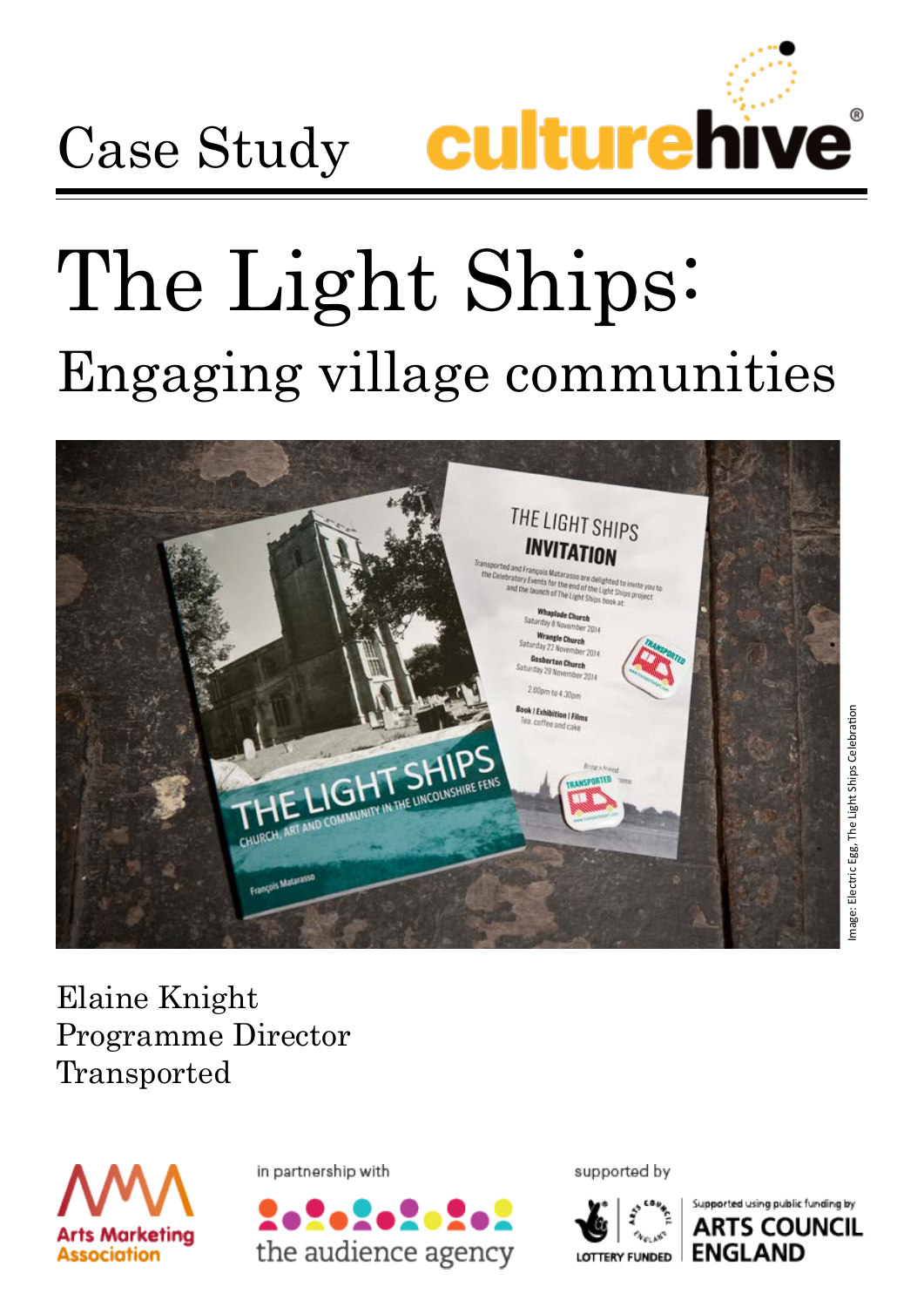By harnessing the energy of Church Wardens, Transported successfully connected with village communities and developed arts activity that cast churches in a different light.

**Case Study Author:**  Elaine Knight Transported

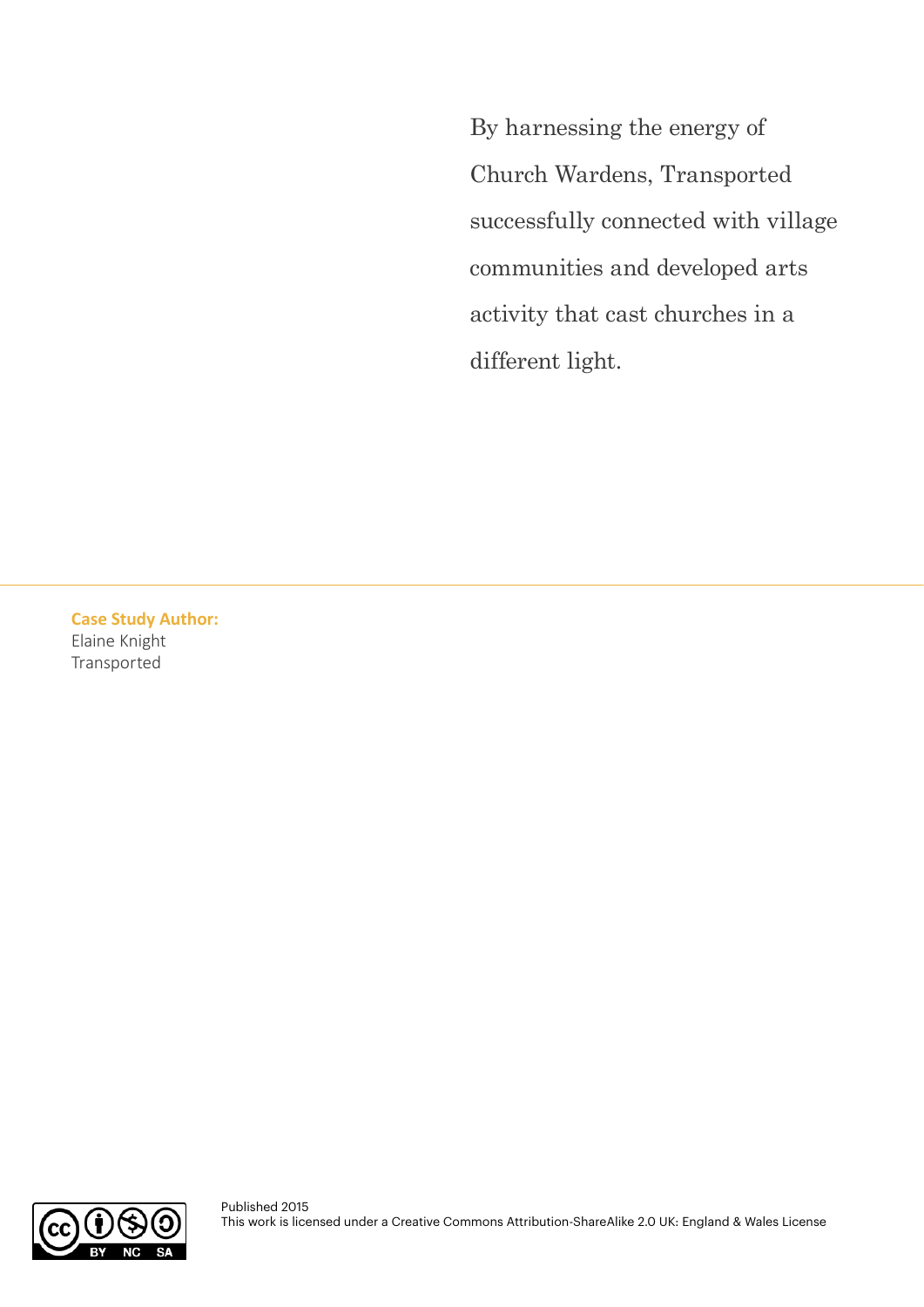### Background The Light Ships: engaging village communities

#### **About the project**

Transported is a community-focused programme which aims to get more people in Boston Borough and South Holland enjoying and participating in arts activities. It is funded by Arts Council England's Creative People and Places programme.

Transported had been through a long process of consultation in the areas of Boston and South Holland but had not worked with any of the fourteen villages involved. It wanted to complete consultation with all of the villages by beginning a dialogue with the communities about what they might be interested in. It was a creative commissioning process.

The artist's idea was based around the importance of churches in the community; many people care about churches without necessarily being 'churchgoers'.

The Light Ships project ran over eight months and involved all fourteen villages. It was delivered by artist FranÇois Matarasso and explored the art of Lincolnshire Fenland churches.

The project concluded with three two day celebration events held at Whaplode, Wrangle and Gosberton. During these events art was displayed, archive films were played, and 'The Light Ships' book was launched.

#### **Objectives**

- To consult with residents in each of the fourteen communities to find out what matters to them and how Transported can enhance their lives through the intervention of art.
- To make people feel valued and that their life, experience, village, and what they care about is valued.
- To help people from each community to see their churches in a different light.
- To give the churches the opportunity to derive some income from the sale of the resultant book.

#### **Target Audience**

Residents in the villages of Bicker, Cowbit, Fishtoft, Gosberton, Holbeach St Marks, Moulton, Moulton Chapel, Moulton Seas End, Pinchbeck, Quadring, Sutton St James, Swineshead, Whaplode and Wrangle.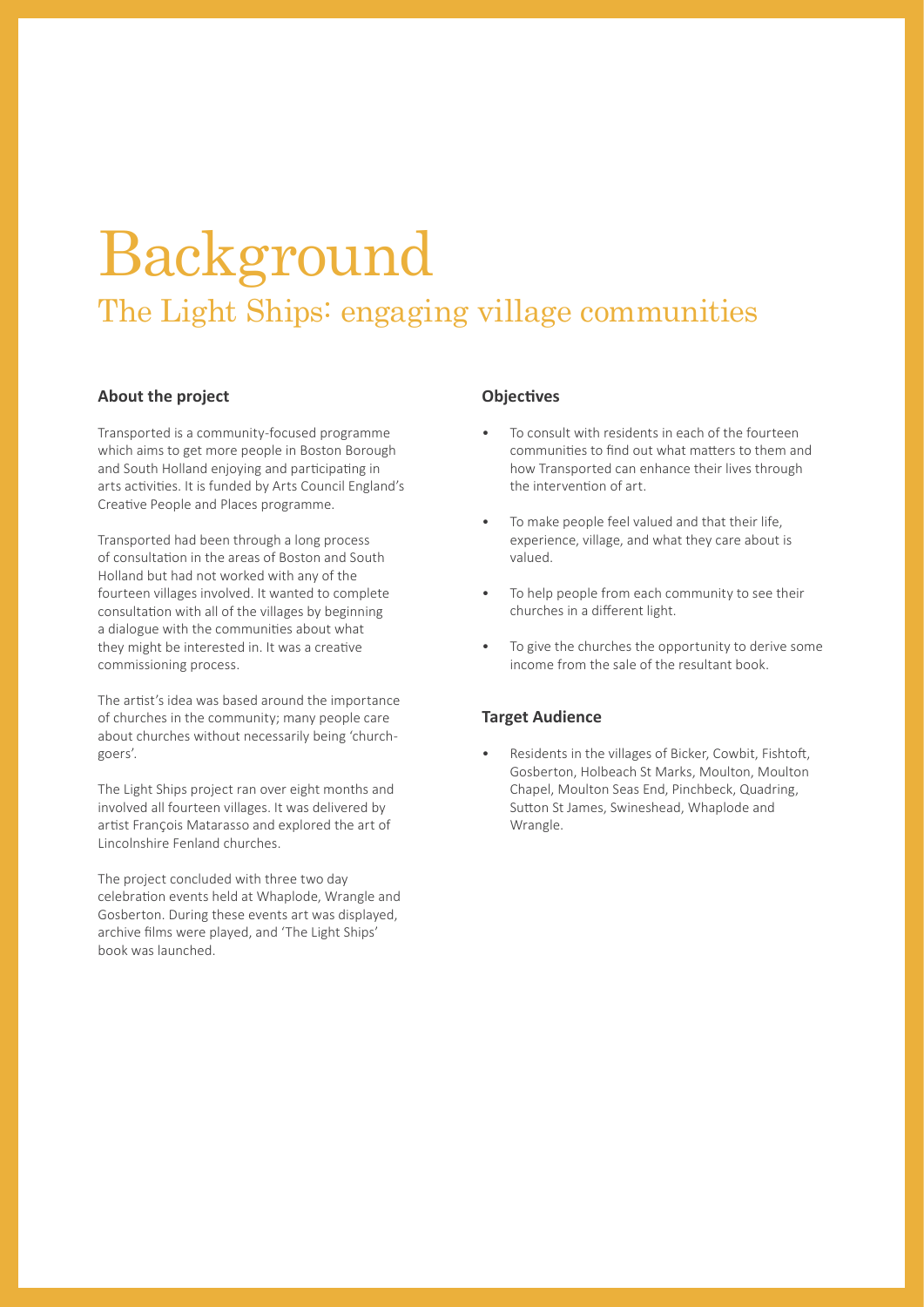### Process & Outcomes

#### **Process**

Transported commissioned an artist to work on the project.

Transported, the artist and the church wardens set up meetings with the community (those people who had a connection with the church but were not necessarily part of the congregation).

Conversations with the community were recorded by the artist, who ended up with approximately 80 - 90 thousand words of transcripts.

A book entitled The Light Ships was produced and published, consisting entirely of the words of the people whom the artist had met. Those words were edited into one long conversation with nothing added.

Community events were held to celebrate the work and present everyone involved with a copy of the book.

#### **Outcomes**

- People feel valued and that their life, experience, village and what they care about is valued. 'That is the strength of a book. In the world we live in books pertain a significant value and status. Something in a book is deemed to be important. It can be of significance' (Artist)
- People from the communities see their churches in a different light - more people have visited them as a result and may use them again in the future.
- Each of the churches will get 100 copies of the book to sell at flower festivals and to visitors. Transported is using the church as a mechanism to distribute the books to give them a return (the church will keep the money and it will go into church funds). If the book sells (it is also listed on Amazon) Transported will recoup a certain amount of money (sale of £5 per book).